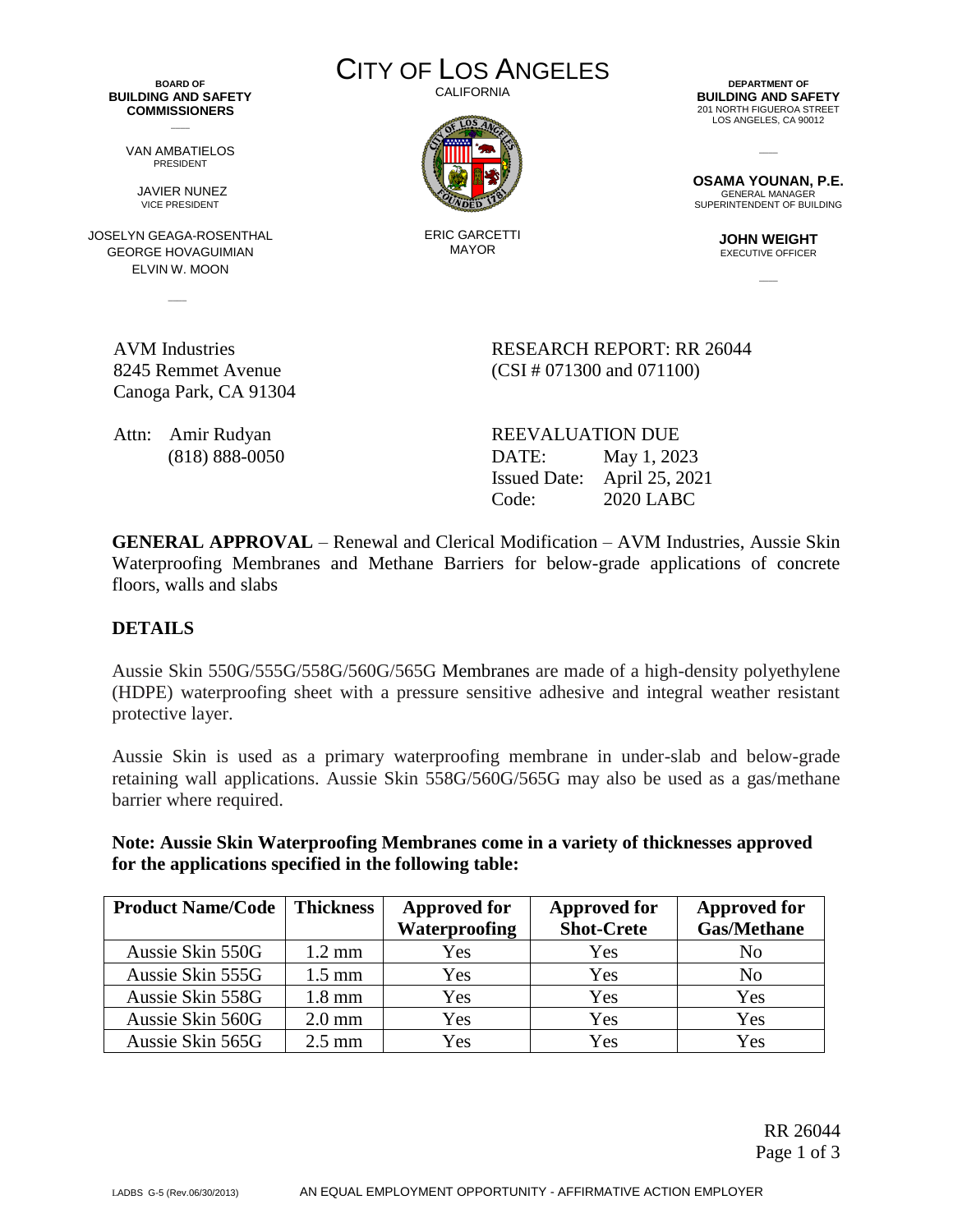AVM Industries, Inc.

RE: AVM Industries, Aussie Skin Waterproofing Membranes and Methane Barriers for below-grade applications of concrete floors, walls and slabs

Aussie Skin 550G/555G/558G/560G/565G Membranes are approved for waterproofing when required by Section 1805.3 of the 2017 Los Angeles Building Code.

Aussie Skin 550G/555G/558G/560G/565G Membranes are approved for shotcrete applications over plywood, EPS insulation board, AVM Drainboard 6000 and lagging.

## **The approval is subject to the following conditions:**

- 1. The design and installation must be in accordance with this report, the manufacturer's published installation instructions and the 2017 Los Angeles Building Code.
- 2. All surfaces to receive membrane shall be free of laitance, sharp projections, oil, dirt or other contaminants. Prepare surfaces in accordance with the manufacturer's instructions. The backfill of the foundation must be clean soil, free of rocks or any other deleterious materials and placed so as not to damage the membrane system.
- 3. The design and construction of the foundation and drainage system is outside the scope of this report. The foundation drainage system shall be installed in accordance with Section 1805.4 of the 2017 Los Angeles Building Code.
- 4. Seems and repairs shall be completed in accordance with manufacturer recommendations.
- 5. The manufacturer shall provide quality assurance of the materials supplied as to their formulation.
- 6. AVM Aussie Skin 550G/555G/558G/560G/565G are permitted to be installed under building footings when allowed by project Structural Engineer of Record. The effects of a reduced coefficient of friction between concrete footing and waterproofing membrane shall be addressed.
- 7. For Aussie Skin 558G/560G/565G methane barrier installation, continuous inspection by a registered deputy inspector certified by AVM Industries and registered in accordance with the requirements specified in Section 91.1704 of the Los Angeles Municipal Code for special inspections is required.
- 8. Prior to placing the concrete slab over the membrane, the membrane installer shall certify the membrane to be installed and tested in accordance with the manufacturer's specifications and to be free of leaks.
- 9. The Aussie Skin membrane is designed to bond directly with the concrete. No "Sand Layer or Protection Slab" of any kind are to be used with the Aussie Skin membrane.
- 10. AVM Aussie Skin 550G/555G/558G/560G/565G are not suited to waterproof roofs or other internal wet areas.